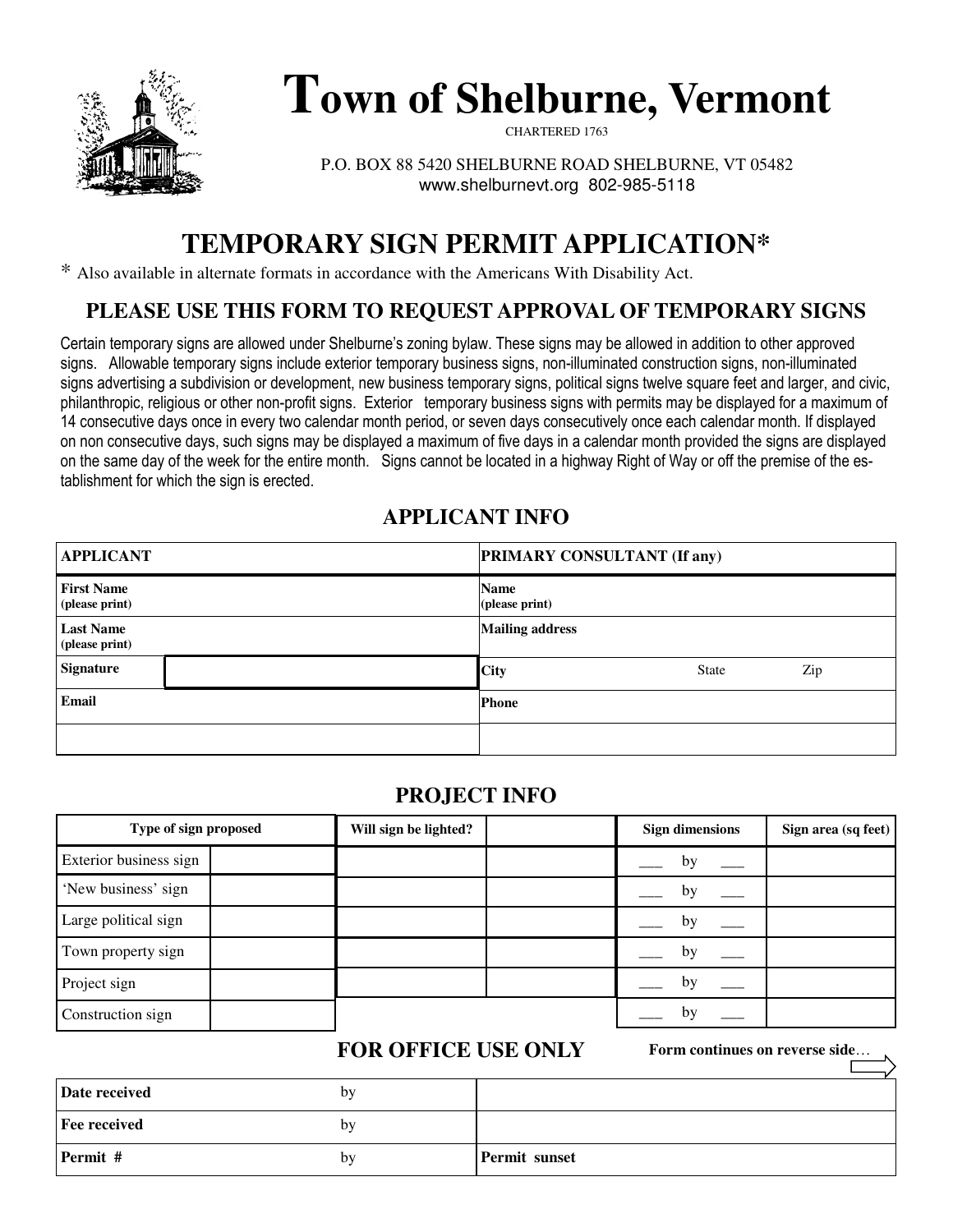## **TEMPORARY SIGN PERMIT APPLICATION**

#### **PROJECT INFO (Cont'd)**

| Date applicant proposes use of   | Total number of days          |
|----------------------------------|-------------------------------|
| sign under this permit will      | applicant proposes sign will  |
| begin.                           | be on display.                |
| Date applicant proposes use of   | Maximum # of consecutive      |
| sign under this permit will end. | days sign will be displayed.  |
| Date of most recent temporary    | If new business sign, date of |
| sign permit issued for property  | certificate of occupancy      |

## **CONFORMANCE WITH CRITERIA**

Applications for temporary signs must meet criteria contained in the zoning bylaw. The review process will tend to function more smoothly when you provide thorough responses to the following items.

Describe or summarize and attach any evidence indicating that the proposed sign would comply with applicable size requirements.

Describe or summarize and attach any evidence indicating that the proposed sign would comply with applicable setback requirements.

Describe or summarize and attach any evidence indicating that the proposed sign would comply with applicable requirements governing period of time sign may be in use. E.g., if business temporary sign: A) fourteen (14) consecutive days once in every two (2) calendar month period, or seven (7) days once each calendar month. **OR** B) five (5) days in a calendar month provided the merchandise is displayed on the same day of the week for the entire month.

Describe or summarize and attach any evidence indicating that the proposed sign would comply with applicable requirements governing period of time sign may be in use. E.g., if new business temporary sign (up to 14 days) or civic-non profit sign (up to 30 days) or large political signs (up to 48 days):